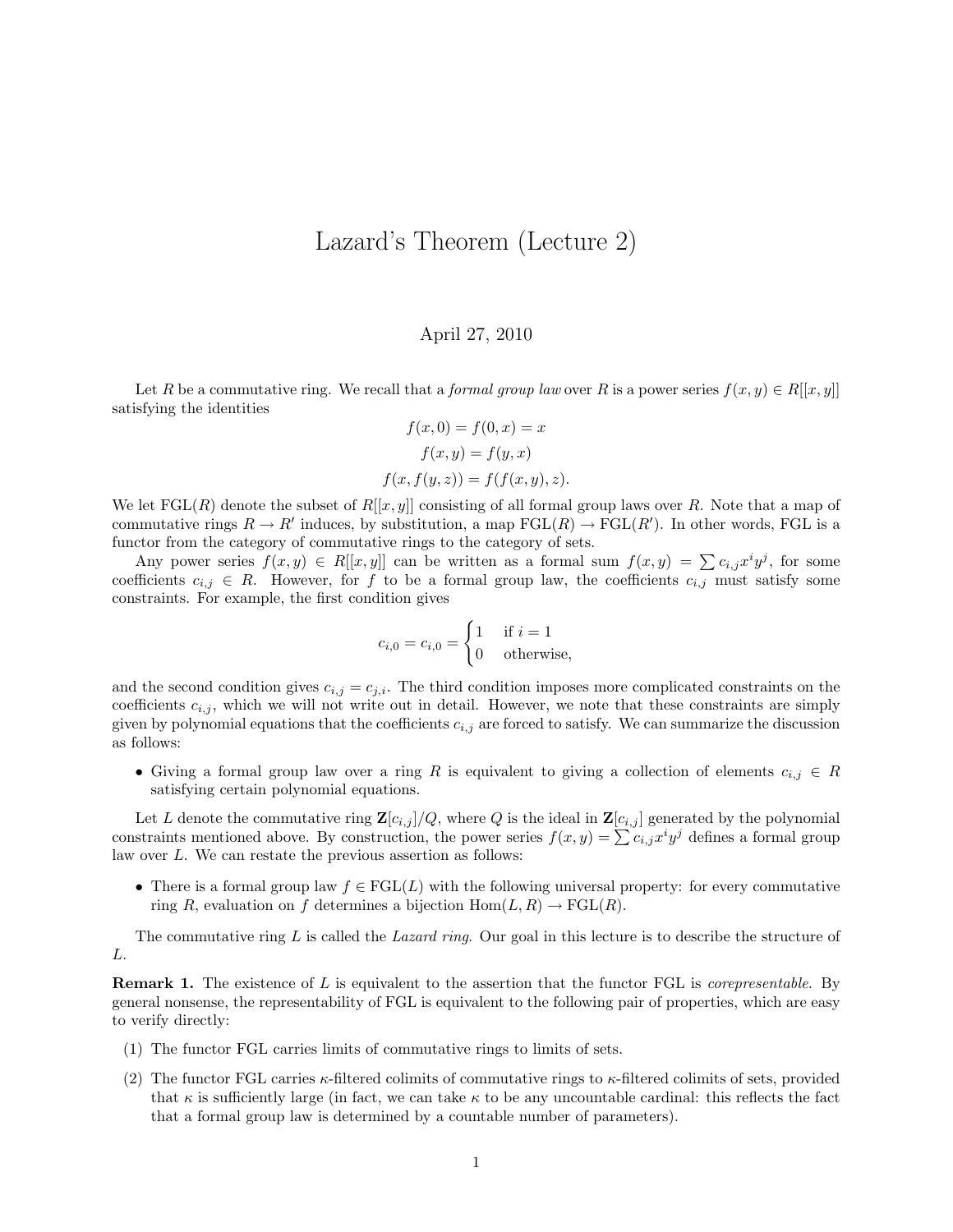We first note that the commutative ring  $\mathbf{Z}[c_{i,j}]$  has a natural grading, where we define the degree of  $c_{i,j}$ to be  $2(i + j - 1)$ . This grading is dictated by the requirement that if we let x and y have degree -2, then the expression

$$
f(x,y) = \sum_{i,j} c_{i,j} x^i y^j
$$

again has degree  $-2$ . Then the power series  $f(f(x, y), z)$  and  $f(x, f(y, z))$  also have degree  $-2$ . It follows that the coefficients of  $x^i y^j z^k$  in the  $f(f(x, y), z)$  and  $f(x, f(y, z))$  both have degree  $2(i+j+k)-2$  in the ring  $\mathbf{Z}[c_{i,j}]$ . Consequently, the grading on  $\mathbf{Z}[c_{i,j}]$  descends to a grading on the quotient ring  $L = \mathbf{Z}[c_{i,j}]/Q$ : that is, L has the structure of a graded ring. Since  $c_{0,0} = 0$  and  $c_{1,0} = c_{0,1} = 1$  in L, it is actually a nonnegatively graded ring, with  $L_0 \simeq \mathbf{Z}$ .

**Remark 2.** Our convention that the grading of L is even is irrelevant for this lecture. We introduce this convention in order to be compatible with the gradings which appear in topology.

Remark 3. The existence of the above grading on L can be explained more abstractly as follows. The collection of formal group laws admits an action of the multiplicative group  $\mathbb{G}_m$ . That is, for every commutative ring R, there is a canonical action of  $R^{\times}$  on  $\mathrm{FGL}(R)$ , given by

$$
f^{\lambda}(x, y) = \lambda^{-1} f(\lambda x, \lambda y).
$$

This determines an action of  $\mathbb{G}_m$  on the affine scheme Spec L representing the functor FGL, which is the same as the data of a grading of L. The nonnegativity of the grading reflects the observation that the action of  $R^{\times}$  on FGL(R) extends to an action of the multiplicative monoid  $(R, \times)$  on FGL (that is,  $f(\lambda x, \lambda y)$  is formally divisible by  $\lambda$ ). The isomorphism  $L_0 \simeq \mathbb{Z}$  reflects the observation that for any formal group f, we have  $f^{\lambda}(x, y) = x + y$  when  $\lambda = 0$ .

Our goal in this lecture is to begin the proof of the following result:

**Theorem 4** (Lazard). The Lazard ring L is isomorphic to a polynomial ring  $\mathbf{Z}[t_1, t_2, \ldots]$ , where each  $t_i$  has degree 2i.

Theorem 4 implies that it is easy to write down formal group laws over a commutative ring  $R$ : one just needs to select a countable sequence of elements in R. In particular, formal group laws exist in abundance. Where do these formal group laws come from? We can get a good supply by combining the following pair of observations:

- (a) The power series  $f(x, y) = x + y$  is a formal group law (over any ring R).
- (b) If  $f(x, y)$  is a formal group law over the ring R and we are given some substitution  $g(x) = x + b_1x^2 + b_2x$  $b_2x^3 + \cdots$ , then the power series  $gf(g^{-1}(x), g^{-1}(y))$  is also a formal group law over R.

In particular:

(c) If g is defined as above, then  $g(g^{-1}(x) + g^{-1}(y))$  is a formal group law over the polynomial ring  $\mathbf{Z}[b_1, b_2, \ldots]$ .

This formal group law is classified by a map  $\phi: L \to \mathbf{Z}[b_1, b_2, \ldots]$ . We will soon learn that this map is an isomorphism over the rational numbers (Lemma 10). That is, in characteristic zero, every formal group law is obtained from the additive formal group law  $f(x, y) = x + y$  by a change of variables. This is not true in positive characteristic (otherwise, this course would be very short).

**Remark 5.** The map  $\phi: L \to \mathbf{Z}[b_1, b_2, \ldots]$  is compatible with the gradings, if we let each  $b_i$  have degree 2*i*. To see this, it suffices to note that if each  $b_i$  has degree  $2i$ , then  $g(g^{-1}(x) + g^{-1}(y))$  has degree  $-2$  when x and y are both given degree  $-2$ .